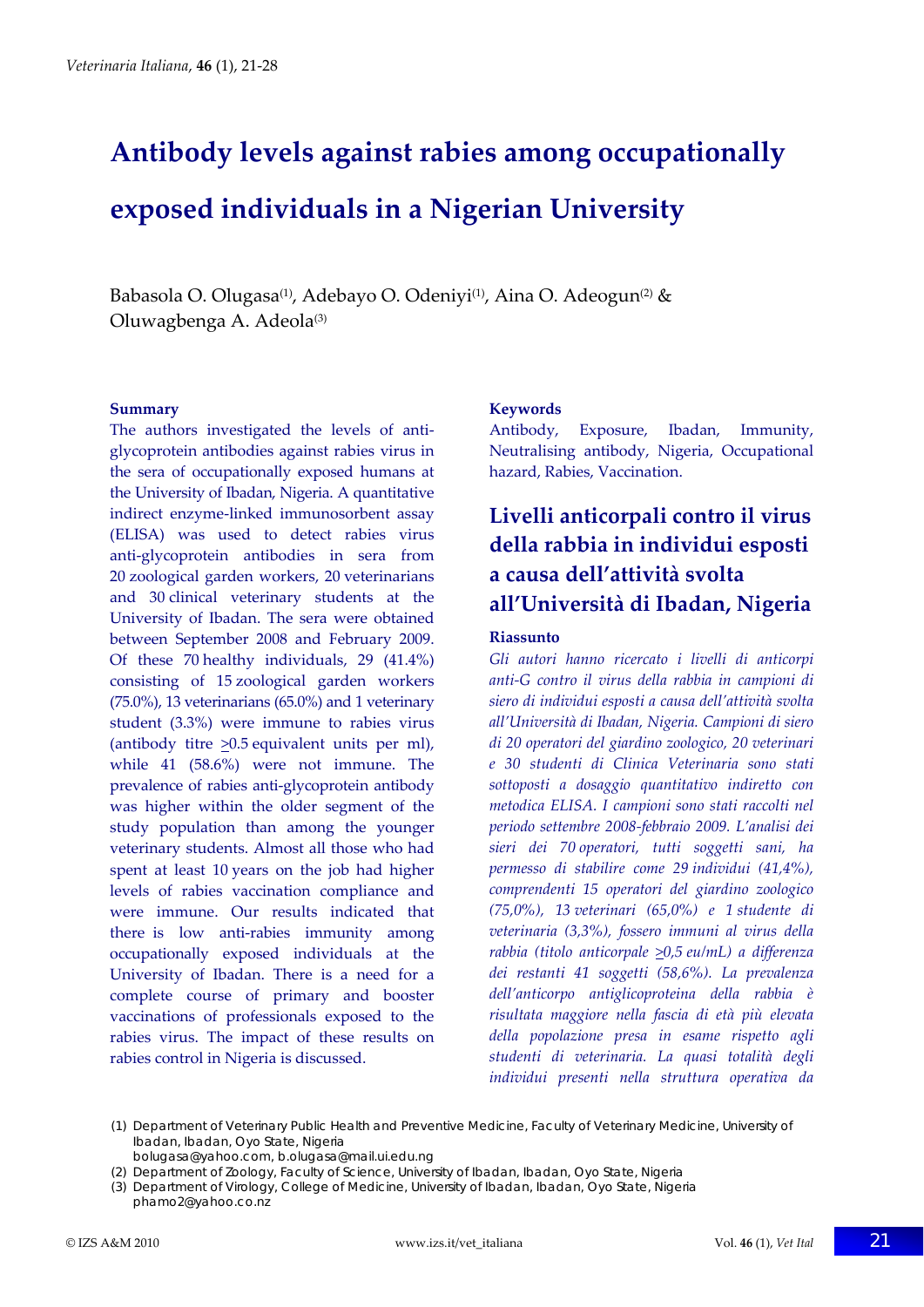*almeno 10 anni ha manifestato livelli più elevati di compliance al vaccino della rabbia risultando immune. Lo studio effettuato ha indicato una bassa immunità verso il virus della rabbia degli individui esposti il che sottolinea la necessità di un ciclo completo di prime vaccinazioni e richiamo per i professionisti esposti al virus. Si discute l'impatto dei risultati ottenuti sul controllo della rabbia in Nigeria.*

### **Parole chiave**

Anticorpo, Anticorpo neutralizzante, Esposizione, Ibadan, Immunità, Nigeria, Rischio occupazionale, Rabbia, Vaccinazione.

# **Introduction**

Rabies is a highly fatal disease. It is mainly transmitted in developing countries through bites of rabid dogs (9, 16). Rabies is recognised as a neglected disease by the World Health Organization (WHO) and, perhaps more accurately, a disease of neglected communities (7). Emphasis of governments and non‐ governmental agencies in Africa is mainly focused on human immunodeficiency virus/ acquired immunodeficiency syndrome (HIV/ AIDS), poliomyelitis, tuberculosis and malaria, yet rabies constitutes a much greater health challenge and economic burden in Africa than imagined (7, 15). Approximately 24 000 people (mainly children) die of the disease each year in Africa (7, 15). In view of the extremely high fatality rate of human rabies, the prevention of rabies infection is of utmost importance (9, 16). Therefore, individual pre‐exposure immunis‐ ation of people at continued risk of exposure to rabies and post‐exposure treatment is recommended (6, 25). About eight million people receive costly post‐exposure prophylaxis each year in Asia and Africa after having been bitten by rabid or suspected rabid animals (15, 21). Recommended protocols and booster injections rely on rabies virus antibody titres in the serum of individuals. In particular, boosters should be administered when the titre falls below 0.5 IU/ml (24, 25, 26). The quantification of anti-rabies antibodies is therefore of great interest and is frequently employed to determine the immune status following pre‐exposure prophylaxis.

Specific immunity after a correct primary vaccination with a WHO‐approved vaccine against rabies offers protection for at least two years (4, 19). Rabies researchers need to be laboratory tested every six months, employees in rabies diagnostic laboratories once a year and veterinarians every two years (6). This recommendation is popularly adhered to in the developed countries of Europe and Americas (8); however, in some developing countries of Africa, including Nigeria, it is largely unheeded (9, 10, 12, 16). The situation in Nigeria is one of inconsistencies in vaccination programmes and vaccine failures (17, 19, 22). There is a dearth of published reports on protection levels against rabies among occupationally exposed individuals in Nigeria.

The virus neutralisation tests (rapid fluorescent focus inhibition assay or RFFIT and fluorescent antibody virus neutralisation or FAVN) are the current reference methods (14, 20, 21, 26), prescribed by the WHO and the World Organisation for Animal Health (*Office International des Épizooties*: OIE). However, these methods are time‐consuming and expensive. Furthermore, many of these techniques require very well‐trained technicians and laboratory facilities to observe the precautions necessary for handling live rabies virus (20, 26). In view of these challenges, the Platelia Rabies II enzyme‐linked immunosorbent assay (ELISA) was developed and evaluated in terms of sensitivity (98.6%), specificity (99.4%), accuracy and precision for virus neutralising antibody detection (13, 20). Platelia Rabies II ELISA was considered to be as sensitive and specific as the current standardised reference method. The method is simple, safe and rapid and can be considered a useful alternative to the neutralisation test (13). The Platelia Rabies II ELISA was used in this study in view of its relative advantages for limited laboratory facilities and technicians.

The objective of this study was to determine and quantify levels of anti‐rabies glycoprotein antibodies in sera from veterinary students, veterinarians and zoo workers at the University of Ibadan in Nigeria, to measure humoral immune response to anti-rabies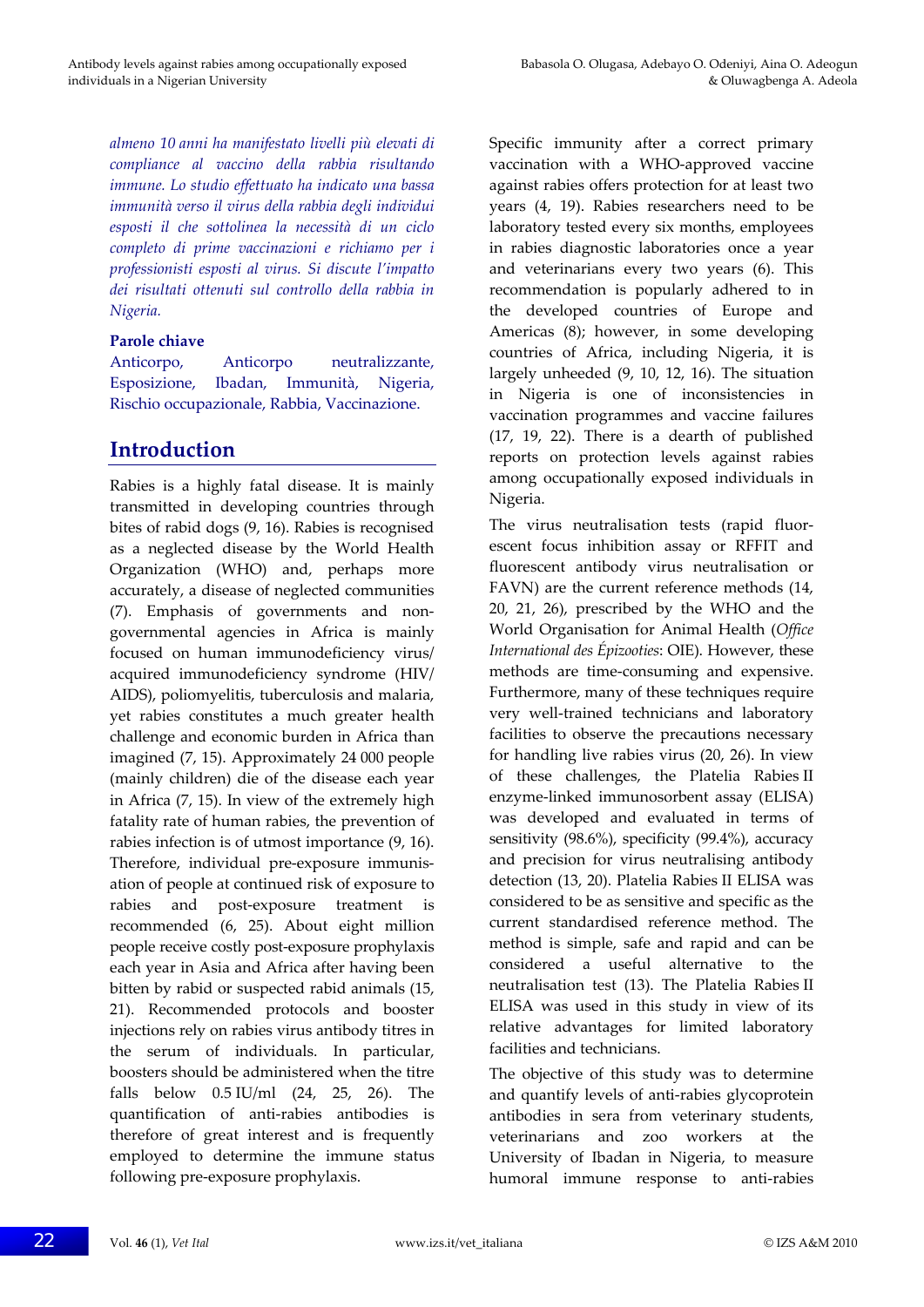vaccination. This paper presents the effect of vaccine dose, length of presence in occupation and funding behaviour of university administrations towards anti‐rabies vaccination in Ibadan for those members of staff of the university who are occupationally exposed to rabies. The World Rabies Day 2008, tagged 'Working together to make rabies history', was a unique opportunity for a multidisciplinary team of investigators (physicians and veterinarians) at the university to assess the efficacy of the biennial pre‐exposure rabies vaccination used at the university. The results of this investigation and those conducted on second-year clinical veterinary students of the university who are also occupationally exposed to rabies, are described and evaluated to show the levels of seroconversion and immunity against rabies among the different groups.

# **Materials and methods**

## **Sampling method and specimen collection**

Using stratified randomisation, 70 occupation‐ ally exposed members of staff and students of the University of Ibadan were selected for this study (Table I). This comprised 20 staff members of the Veterinary Teaching Hospital (VTH) (of a total of 92 members of staff of the hospital who worked in contact with animals which included 47 veterinary clinicians, 23 animal health technologists and 22 animal handlers; consultants were not included in this study); 20 zoological garden workers (out of a total of 30) and 30 second‐year clinical veterinary students (out of a total of 62). Relevant information, including rabies

immunisation records, was obtained through semi-structured questionnaires submitted to each person tested. With the aid of sterile needles and syringes, 2.5 ml of blood was collected through the cephalic vein into plain sample bottles (without anticoagulants) and allowed to clot. Sera were obtained by centrifuging at 3 000 rpm and these samples were temporarily stored at –4°C until the test was conducted.

## **Detection of rabies anti‐glycoprotein antibodies**

A quantitative indirect ELISA (i‐ELISA), using the Platelia™Rabies II kit (Bio‐Rad, Marnes‐la‐ Coquette) (13, 21), was used to detect rabies virus anti‐glycoprotein antibodies. The kit included a microplate that was pre‐coated with rabies glycoprotein extracted from the inactivated and purified virus membrane. The optical density (OD) values for the test specimens were compared with the OD values of positive controls and antibody titres expressed as equivalent units per ml (eu/ml), were obtained from a standard OD antibody titre curve. All steps were conducted in accordance with the instructions of the manufacturer (13, 21) and results were read using an ELISA reader (IRE 96™, Saint Jean d'Illac) at a wavelength of 450‐620 nm. Subjects were considered to be immune against rabies virus infection if they produced ELISA titres of ≥0.5 eu/ml (13, 21).

Rabipur<sup>™</sup> (Chiron Behring Vaccine Ltd, India), a purified chicken‐embryo cell rabies vaccine, was used for pre‐exposure vaccination of occupationally exposed staff of the University of Ibadan. One dose  $(1 \text{ ml of } \ge 2.5 \text{ IU/ml})$ vaccine potency) was administered intra‐ muscularly every two years at the University

Table I

|                     |     | Male | Female | Duration of occupational exposure (years) |          |               |           |           |       |  |
|---------------------|-----|------|--------|-------------------------------------------|----------|---------------|-----------|-----------|-------|--|
| Group               | No. |      |        | $1-5$                                     | $6-10$   | $11 - 15$     | $16 - 20$ | $21 - 25$ | 26-30 |  |
| Veterinary students | 30  | 20   | 10     | 30                                        | $\Omega$ |               |           |           |       |  |
| Veterinarians       | 20  | 16   | 4      | 9                                         | 4        | $\mathcal{L}$ | 0         |           |       |  |
| Zoo workers         | 20  | 14   | 6      | b                                         | 6        | $\mathcal{L}$ |           |           |       |  |
| Total               | 70  | 50   | 20     | 44                                        | 10       | 10            |           |           |       |  |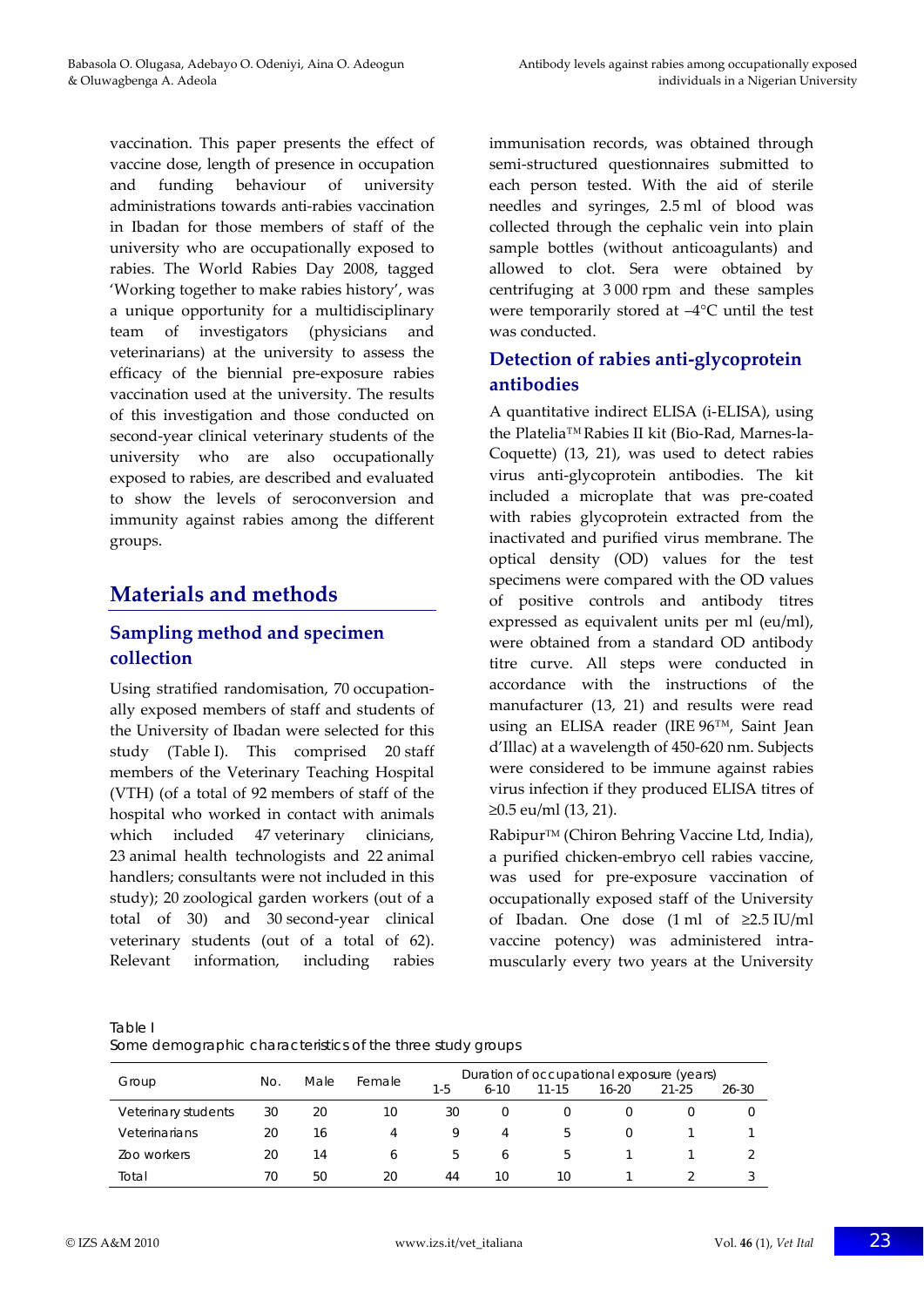Health Service, Jaja Clinic, in Ibadan. The most recent was in November 2008.

## **Donors' questionnaire survey**

A follow‐up questionnaire was provided to the donors and completed forms were analysed using Microsoft Excel®. An individual questionnaire was conducted within two months of the vaccination day so as to assess the vaccination history and to collect data on the length of service at the zoo and VTH (i.e. job specification and age) and animal bite history (i.e. species, breed and age) characteristics and, for unvaccinated persons, the reasons for failure to present for vaccination. Interviewees were asked to produce vaccination certificates as proof of vaccination. In cases where a vaccination

certificate was not available, the names of the individuals were recorded for certification of vaccination status from the vaccination register at the University Health Centre.

## **Results**

Thirteen out of 20 (65.9%) veterinary staff, 15 out of 20 (75.0%) zoo workers, and 1 out of 30 (3.3%) veterinary students had rabies antibody levels that exceeded 0.5 eu/ml (range 0.5 to 4.1 eu/ml) (Table II). As shown in Table III, only 14.3% of the veterinary staff and zoo workers who had spent 1 to 5 years on the job were immune to rabies, while individuals who had spent 6‐10 years and 11‐15 years on the job all had antibody levels that exceeded the 0.5 eu/ml threshold. In comparison to this,

Table II

Rabies antibody titres expressed as equivalent units per ml among occupationally exposed humans tested

| Group                  | Titre<br>$>0.5$ eu/ml | Male<br>Mean<br>$\pm$ SD | No.<br>tested | Titre<br>$>0.5$ eu/ml | Female<br>Mean<br>$\pm$ SD | No.<br>tested | Titre<br>$>0.5$ eu/ml | Total<br>Mean<br>$\pm$ SD | Size |
|------------------------|-----------------------|--------------------------|---------------|-----------------------|----------------------------|---------------|-----------------------|---------------------------|------|
| Veterinary<br>students | 0                     | 0.010                    | 19            |                       | $0.9 + 0.0$                | 11            |                       | $0.90 \pm 0.0$            | 30   |
| <b>VTH</b><br>workers  | 10                    | $3.91 \pm 0.21$          | 15            | 3                     | $4.07 \pm 0.06$            | 5             | 13                    | $3.95 + 0.19$             | 20   |
| Zoo<br>workers         | 13                    | $2.83 \pm 1.18$          | 18            | 2                     | $2.60 \pm 2.12$            | 2             | 15                    | $2.80 \pm 1.23$           | 20   |
| Total                  | 23                    | $3.30 \pm 1.10$          | 52            | 6                     | $3.48 \pm 1.33$            | 18            | 29                    | $3.25 \pm 1.14$           | 70   |

SD standard deviation

VTH Veterinary Teaching Hospital, Ibadan

#### Table III

Rabies antibody levels in relation to number of years in occupation

| Years of<br>occupa-<br>tional<br>exposure |                | Titre<br>$>0.5$ eu/ml | Antibody<br>titre mean<br>$\pm$ SD |                | Male                  |                                    | Female |                       |                                       |  |
|-------------------------------------------|----------------|-----------------------|------------------------------------|----------------|-----------------------|------------------------------------|--------|-----------------------|---------------------------------------|--|
|                                           | Total          |                       |                                    | Size           | Titre<br>$>0.5$ eu/ml | Antibody<br>titre mean<br>$\pm$ SD | Size   | Titre<br>$>0.5$ eu/ml | Antibody<br>titre<br>mean<br>$\pm$ SD |  |
| $1-5$                                     | 44             | 3                     | $2.35 \pm 1.91$                    | 31             | 1                     | $3.8{\pm}0.0$                      | 13     | 2                     | $1.0 \pm 0.14$                        |  |
| $6 - 10$                                  | 10             | 10                    | $3.11 \pm 1.45$                    | 8              | 8                     | $3.01 \pm 1.40$                    | 2      | $\overline{2}$        | 2.45(2.19)                            |  |
| $11 - 15$                                 | 9              | 9                     | $3.33 \pm 0.82$                    | 8              | 8                     | $3.25 \pm 0.83$                    | 1      | 1                     | 4.0(0)                                |  |
| $16 - 20$                                 | 1              |                       | $3.0{\pm}0.0$                      | 1              | 1                     | $3.0{\pm}0.0$                      | 0      | 0                     | 0(0)                                  |  |
| $21 - 25$                                 | $\overline{2}$ | $\overline{2}$        | $4.05 \pm 0.08$                    | $\overline{2}$ | $\overline{2}$        | $4.05 \pm 0.07$                    | 0      | 0                     | 0(0)                                  |  |
| $26 - 30$                                 | 4              | 4                     | $4.05 \pm 0.09$                    | 2              | $\overline{2}$        | $4.0 \pm 0.14$                     | 2      | 2                     | $4.1 \pm 0$                           |  |
| Total                                     | 70             | 29                    | $3.25 \pm 1.15$                    | 52             | 23                    | $2.88 \pm 1.27$                    | 18     | 6                     | $3.03 \pm 1.58$                       |  |

eu equivalent unit

SD standard deviation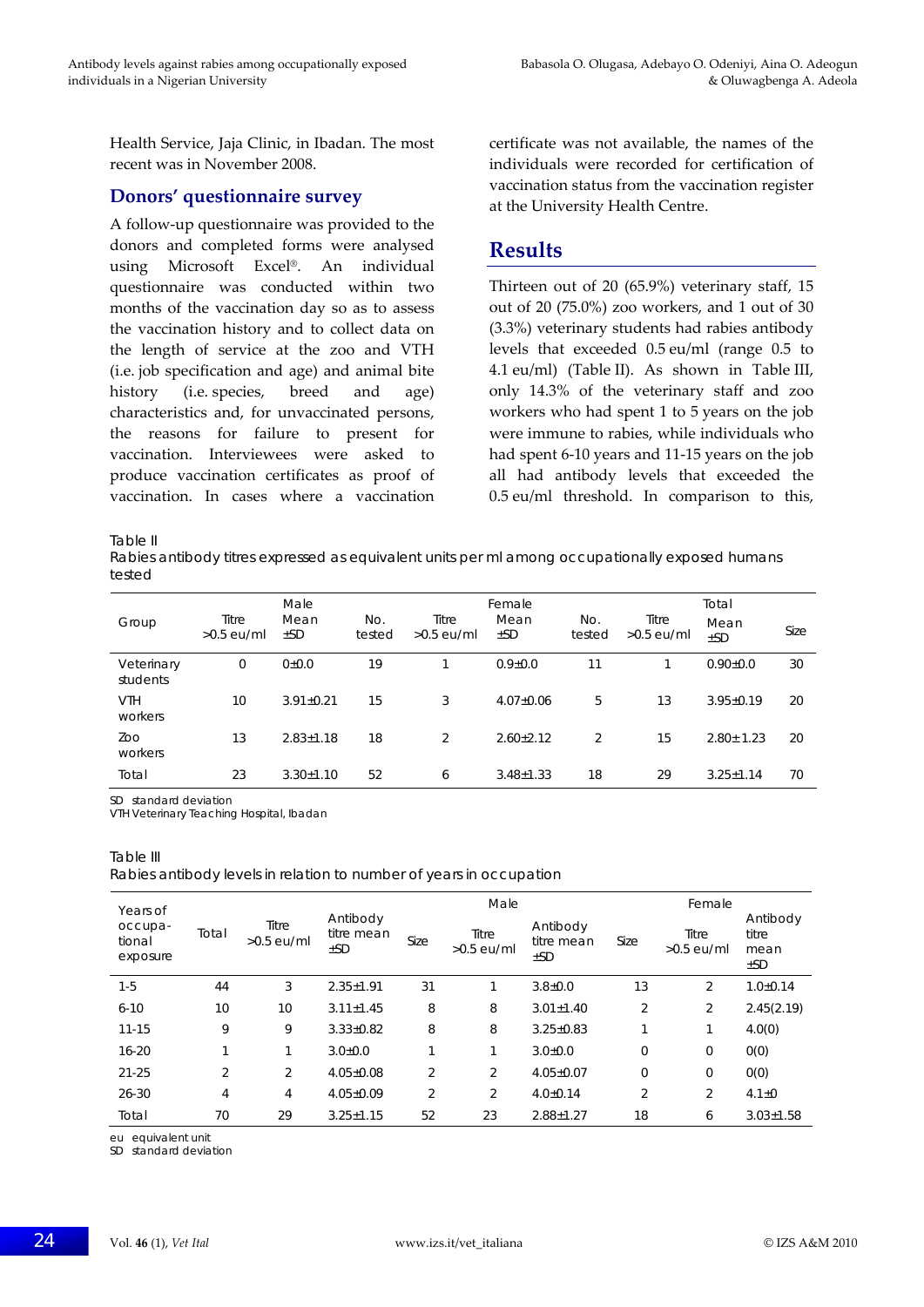antibodies above this threshold were found only in 1 out of 30 (3.3%) veterinary students tested. Overall, antibody levels increased from 1‐5 years to 10‐30 years on the job. This pattern is seen in Figure 1. Thus, the prevalence of antibodies against rabies was lowest in veterinary students and veterinarians and zoo workers who were new on the job, increased with the number of vaccinations on the job, and remained almost consistently at the same high level for those who had been in the same occupation for over 10 years.

## **Discussion and conclusions**

This study revealed that second year clinical veterinary students displayed significant neglect for rabies pre‐exposure vaccination at the University of Ibadan. Approximately 50% (30/62) of students in the class donated their sera for the study and were tested. Only 1 (3.3%) was immune. The student was immune following post‐exposure prophylaxis in a case of a suspected rabid dog bite. In a country where canine rabies is endemic, this situation indicates the high risk of exposure to rabies among veterinary students. Rabies in humans and animals has a long history in Nigeria and has been widely reported in the literature. Typical clinical cases (19, 21) and confirmed atypical signs of the disease, with a fatal outcome in humans and animals (17) have

been reported. The virus was isolated from apparently healthy unvaccinated dogs (3), vaccinated dogs (19) and from an eight‐week old puppy (1). All clinical veterinary students attend to dogs and cats routinely at the VTH in Ibadan and occasionally do home calls arranged privately.

All tested students responded to the questionnaires and were unanimous in their claims to understanding the risks involved in handling dogs when unprotected. All the students placed very high importance on pre‐ exposure rabies vaccination. Only 46.7% (14/30) admitted that the cost was affordable and 53.3% (16/30) would pay for it if the university authority would not. A dose of the vaccine costs two thousand five hundred naira (N2 500 which is equal to about US\$22.7 at N110 = US\$1) on average, but the WHO recommends a complete course of primary vaccination that requires three injections to be given on days 0, 7 and either day 21 or 28 (24, 25), costing N7 500 (approximately US\$68.1) in a country with a low per‐capita income. This socio‐economic factor offers a clue to the behaviour of the students towards anti‐rabies pre‐exposure vaccination. About a decade ago (until 1998), the cost of anti‐rabies vaccination for veterinary students and occupationally exposed staff was borne by the university administration. That practice has since changed,



#### Figure 1

Antibody titre and frequency of vaccination among occupationally exposed staff (40) and students (30) at the University of Ibadan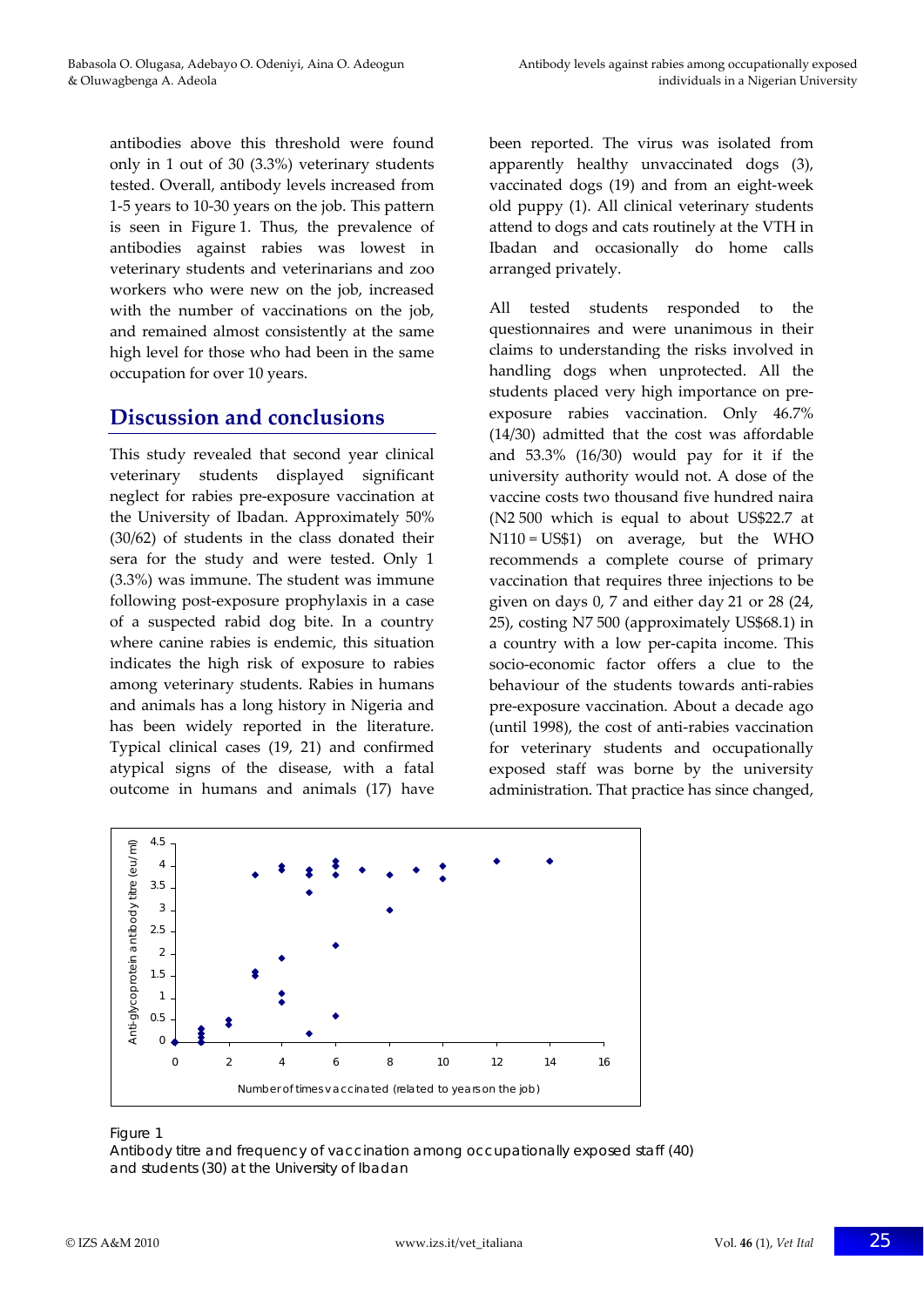but veterinary students still consider that the university administration should bear the cost for them.

The university continues to support staff antirabies pre‐exposure vaccination. This may probably explain why the length of presence on the job has had a positive impact on the level of immunity. The level of rabies antibody in workers 1 to 5 years on the job at the zoological garden and at the VTH was significantly lower than among workers that had been 10 years and above on the job. In the same way, the majority of VTH and zoo workers believed that the employers should pay for their immunisation. This finding indicates that the level of rabies pre‐exposure vaccination compliance among VTH and zoo workers may be influenced by changes in funding behaviour of the university authority. The cost of immunisation was considered expensive by most respondents, especially the lower income workers, including animal handlers at the VTH. If the university authority withdraws funding, most workers would not receive pre‐exposure rabies immunisation. Thus, post-exposure vaccination would be the last resort for those who can afford it. Even then, most patients do not receive the recommended full course of postexposure vaccine injections (12). In addition, post‐exposure prophylaxis requires rabies hyperimmune globulin which is scarce (7, 11).

Although all the people who had worked in the zoological gardens or at the VTH for over 10 years were immune and had relatively high antibody titres that ranged between 3.3 eu/ml and 4.1 eu/ml, these values were low compared to results of other countries, including Slovenia, Thailand, United Kingdom and the United States of America (5, 6, 13, 20, 21, 23). While there was an indication of poor responders among two of the donors, the practice of incomplete primary vaccination, boosted on the second year, which does not comply with the recommendations of the WHO and those of the manufacturer on vaccine administration (especially during the first immunisation of a person), may be a major reason for the low levels obtained in this study. Thus, the biennial anti-rabies

immunisation of VTH and zoological garden staff 'induced seroconversion to levels considered protective', only after a minimum of three years which implies two injections for most subjects (Fig. 1). It is assumed that most individuals remained unprotected during these three years. There is a need to revise this practice and use the dosage recommended by the WHO and a course of pre‐exposure treatment.

Correct anti‐rabies vaccination provides protective levels of immunity in nearly 100% of individuals following primary vaccination (11). This is guaranteed under strict compliance with the WHO recommendation of three injections of the vaccine administered on days 0, 7 and 21 or 28 of primary vaccination for prophylactic immunisation, and provided individuals are not immuno‐compromised (4, 6, 9, 10). The authors observed from the survey responses that prophylactic primary vaccination of occupationally exposed staff of the University of Ibadan (especially from 2000 until today) included one injection of the vaccine that was administered on day 0, but no injection on days 7, 21 or 28 (thus one injection instead of three suggested by WHO and the manufacturer). We assume year 0 to be the year of primary vaccination. The second injection (first booster) was administered in year 2 after the primary vaccination. The third injection (second booster) was given in year 4 after the primary vaccination. A booster was administered once every two years. Therefore, the third and fourth injections were given in years 6 and 8 after the primary vaccination, respectively. The most recent was given in November 2008. In reality, incomplete vaccination has been practised. This accounts for the pattern of the immune curve shown in Figure 1. This situation may be linked to the financial burden created on the university. It was assumed that vaccinated individuals would personally complete the course of prophylaxis. However this seldom happened.

Active advocacy is now needed among students and staff to further educate them on the inherent risk and false impressions that may be held in regard to their immune status. This may enable behavioural change towards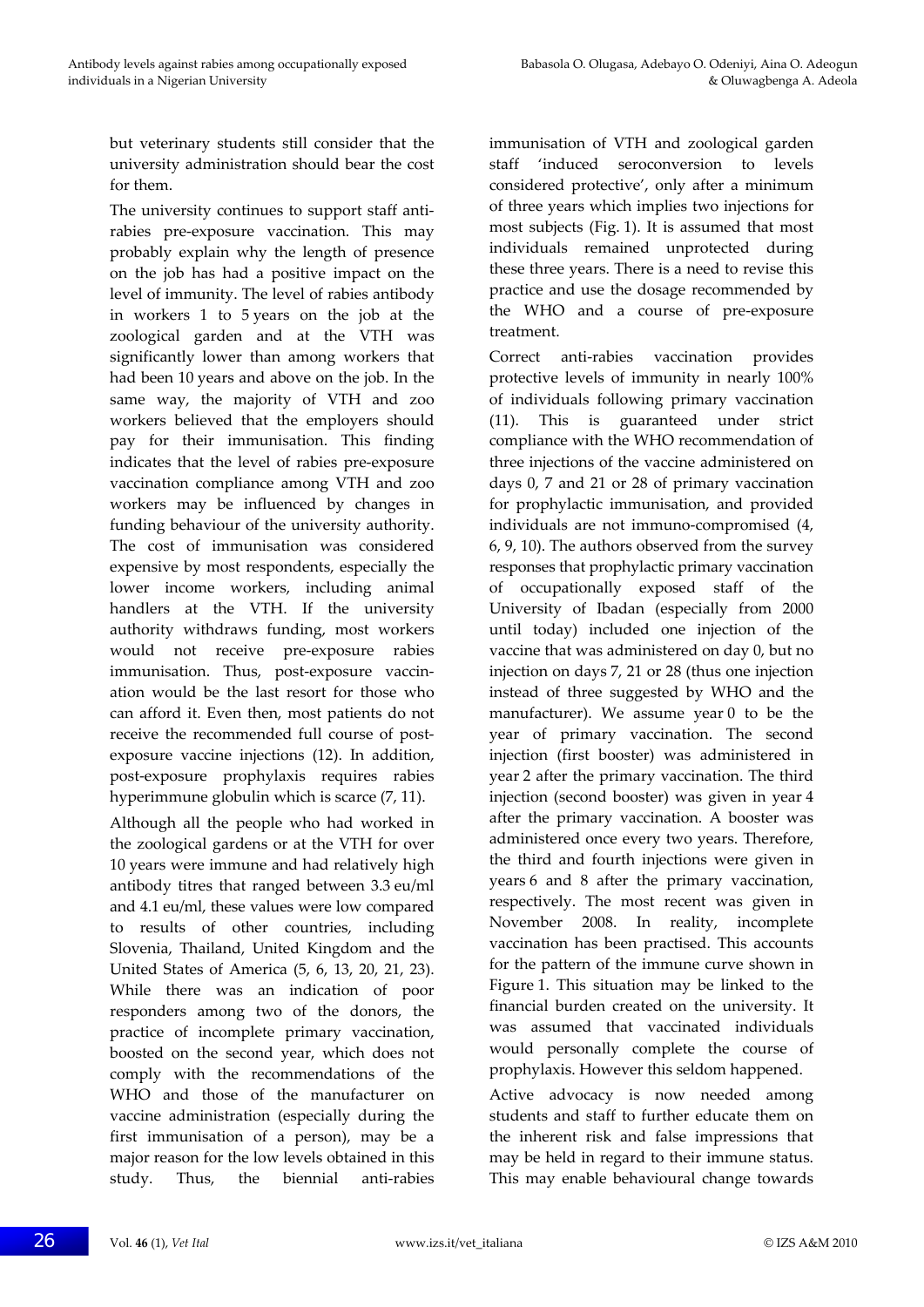self-protection against rabies. There is need to encourage occupationally‐exposed workers of the university to supplement the cost of vaccination. Since veterinary students are highly exposed during training, it is necessary to determine a policy, either to include the cost of anti‐rabies vaccination in their school fees, probably at a subsidised rate, or request proof of immunisation in their annual registration exercise. This is very important because the complete post‐exposure treatment of rabies requires an injection around the bite site of rabies hyperimmune globulin that is scarce in many developing countries. Adequate pre‐ exposure immunisation makes the use of rabies hyperimmune globulin unnecessary when there is need to initiate rabies postexposure treatment (23, 24).

The results of this study on the anti-rabies immune status of elite populations in Nigeria confirm an earlier report on post‐exposure anti‐rabies prophylaxis compliance in a cross‐ section of socio‐economic classes of people in Nigeria (12). There often is incomplete immunisation during pre‐ and post‐exposure treatments. While there are reports that indicate high vaccination coverage of dogs in Ibadan, up to 70% of the population, these reports were not based on community populations, but rather on hospital records of dogs that visited government‐owned veterinary hospitals (2, 18). There may therefore be high risk of exposure to rabies virus for VTH workers and students. This may corroborate the fact that more effort is needed to control rabies in Nigeria and some other African countries (7).

In conclusion, the benefit of complying with rabies pre‐exposure immunisation appears to be poorly appreciated by veterinary students and many young veterinarians. There is therefore a need to organise a periodic scientific and educational forum during which the dangers inherent in this carefree attitude would be highlighted. Occupationally exposed staff, especially in developing nations, should always remember that rabies is potentially fatal and the cost of achieving and maintaining adequate protection against the disease is worth enduring. Platelia Rabies II ELISA shows prospects for revealing the rabies risk status of people in neglected communities, fulfilling the goal of World Rabies Day now in its third year in 2009 (9).

# **Acknowledgements**

The authors acknowledge the collaboration of the University Health Service Centre, University of Ibadan. The Platelia Rabies II ELISA used in this study was donated by Bio‐ Rad Laboratories.

## **Grant support**

The laboratory facilities for this study were made possible through Multidisciplinary Research Grant No. 800/406/54/2006/MRG/3 to the University of Ibadan, Ibadan, Nigeria by the John D. and Catherine T. MacArthur Foundation, United States of America.

# **References**

- 1. Adeyanju J.B. & Addo P.B. 1977. Rabies in eight-week old puppy. *Vet Rec*, **101** (2), 38.
- 2. Adeyemi I. & Zessin K. 2000. Retrospective dog rabies vaccination evaluation at the University of Ibadan, Nigeria (1988-1992). *Vet Arhiv*, **70**, 223-230.
- 3. Aghomo H.O., Durojaiye O.A. & Oduye O.O. 1989. Serological comparison of four rabies virus isolates obtained from apparently healthy unvaccinated dogs and other lyssaviruses. *Trop Vet*, **7**, 131-140.
- 4. Briggs D.J. & Schwenke J.R. 1992. Longevity of rabies antibody titre in recipients of human diploid cell rabies vaccine. *Vaccine*, **10**, 125-129.
- 5. Brookes S.M., Parsons G., Johnson N., McElhinney L.M. & Fooks A.R. 2005. Rabies human diploid cell vaccine elicits cross-neutralising and cross-protecting immune responses against European and Australian bat lyssaviruses. *Vaccine*, **23**, 4101-4109.